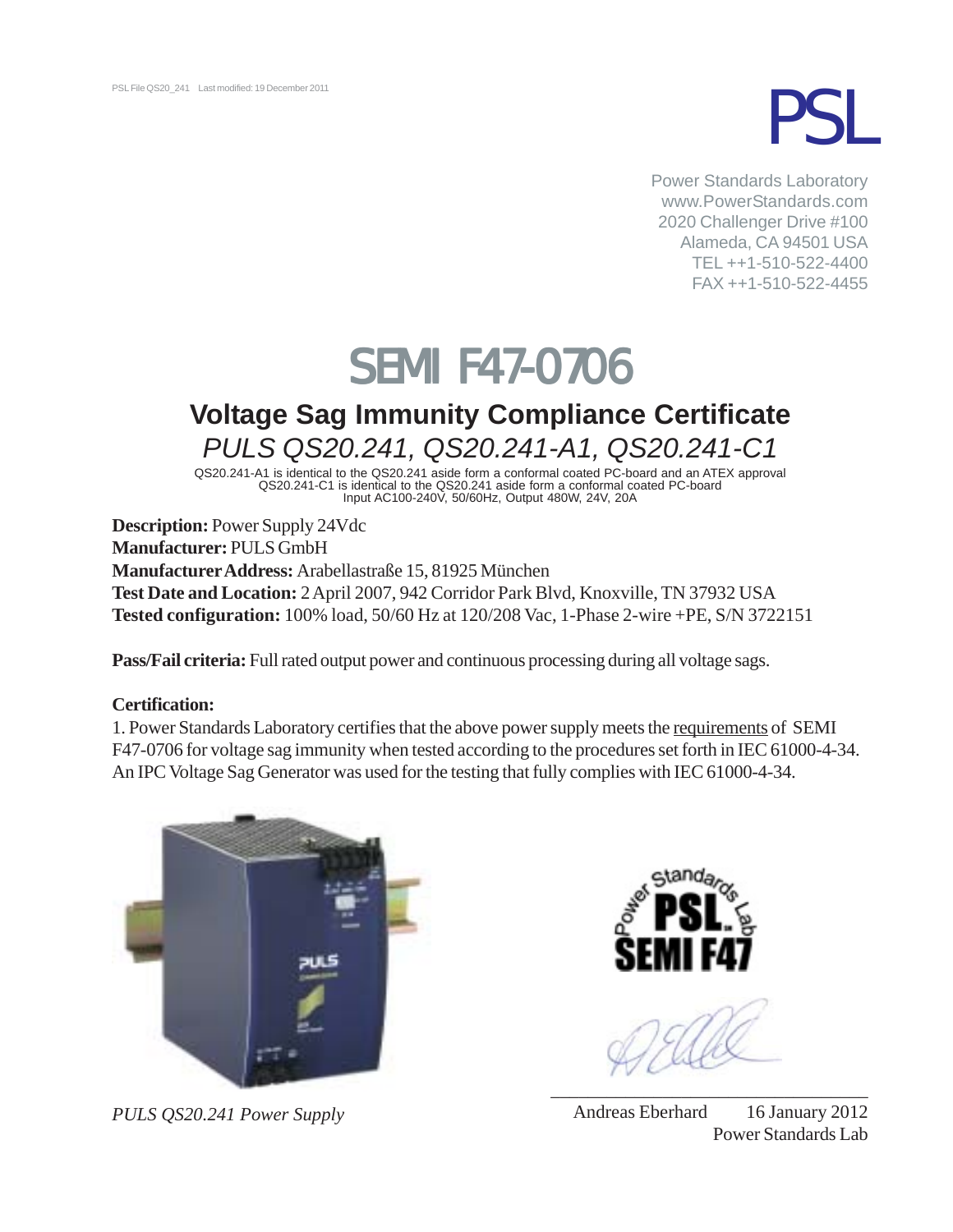



*www.f47testing.com*

## **Attachment A – SEMI F47 Test Results**

Testing was performed at EPRI's Power Quality Laboratory in Knoxville, TN. To ensure maximum accuracy of the test, a variable voltage source was used to set the voltage to exactly 120/208Vac. This was verified at the power supply with a qualified meter. During the voltage sag test, the power supply was connected to a variable resistive load bank and loaded to 100% of its load. Table A-1 shows the power supplies rated full load conditions, and the actual load it was tested at.

Table A-2 lists all points tested per SEMI F47-0706. Figure A-1 shows the power supplies ride-through curve at 120Vac. Figure A-2 shows the power supplies ride-through curve at 208Vac. The specific SEMI F47 test points are highlighted for both 50 and 60 Hz. The power supply was tested at points below the curve to fully characterize the components. During the testing of SEMI F47 test points (1s at 80%, 0.5s at 70%, and at 50%) the output voltage of the power supply did not deviate. The power supply passed at 50 and 60 Hz, loaded to 100% of resistive load.

## **Table A-1 Power Supplies Ratings**

| Evaluated at 120/208Vac |                  |     |    |        |     |             |        |
|-------------------------|------------------|-----|----|--------|-----|-------------|--------|
| Manufacture             | Power Supply     | Vdc |    |        | W   | Actual load | Result |
| PULS                    | <b>COS20.241</b> | 24  | 20 | 1.20hm | 480 | 100%        | Passed |

#### **Table A-2. PULS QS20.241 Test Results**

| <b>Duration</b> |                       |                |                       | <b>Percent of Nominal</b> |                       |                       |                       |                           |                |  |
|-----------------|-----------------------|----------------|-----------------------|---------------------------|-----------------------|-----------------------|-----------------------|---------------------------|----------------|--|
| <b>Seconds</b>  | 60Hz<br><b>Cycles</b> | <b>Seconds</b> | 50Hz<br><b>Cycles</b> | <b>120Vac</b><br>60Hz     | <b>120Vac</b><br>50Hz | <b>208Vac</b><br>60Hz | <b>208Vac</b><br>50Hz | <b>SEMI</b><br><b>F47</b> | <b>Results</b> |  |
|                 | 60                    |                | 50                    | 50%                       | 45%                   | 25%                   | 25%                   | 80%                       | Passed         |  |
| 0.5             | 30                    | 0.5            | 25                    | 45%                       | 45%                   | 25%                   | 25%                   | 80%                       | Passed         |  |
| 0.5             | 30 <sup>°</sup>       | 0.5            | 25                    | 45%                       | 45%                   | <b>25%</b>            | 25%                   | 70%                       | Passed         |  |
| 0.25            | 15                    | 0.25           | 12.5                  | 45%                       | 40%                   | 25%                   | 25%                   | 70%                       | Passed         |  |
| 0.2             | 12                    | 0.2            | 10                    | 40%                       | 40%                   | 25%                   | 25%                   | 70%                       | Passed         |  |
| 0.2             | 12                    | 0.2            | 10                    | 40%                       | 40%                   | <b>25%</b>            | 25%                   | 50%                       | Passed         |  |
| 0.17            | 10                    | 0.17           | 8.5                   | 40%                       | 40%                   | 20%                   | 20%                   | 50%                       | Passed         |  |
| 0.08            | 5                     | 0.08           | 4                     | 40%                       | 35%                   | 20%                   | 20%                   | 50%                       | Passed         |  |
| 0.07            | 4                     | 0.07           | 3.5                   | 35%                       | 35%                   | 20%                   | 20%                   | 50%                       | Passed         |  |
| 0.05            | 3                     | 0.05           | 2.5                   | 30%                       | 40%                   | 15%                   | 15%                   | 50%                       | Passed         |  |
| 0.03            | 2                     | 0.03           | 1.5                   | 20%                       | 15%                   | 0%                    | 0%                    | 50%                       | Passed         |  |
| 0.02            |                       | 0.02           |                       | 0%                        | 0%                    | 0%                    | 0%                    | 50%                       | Passed         |  |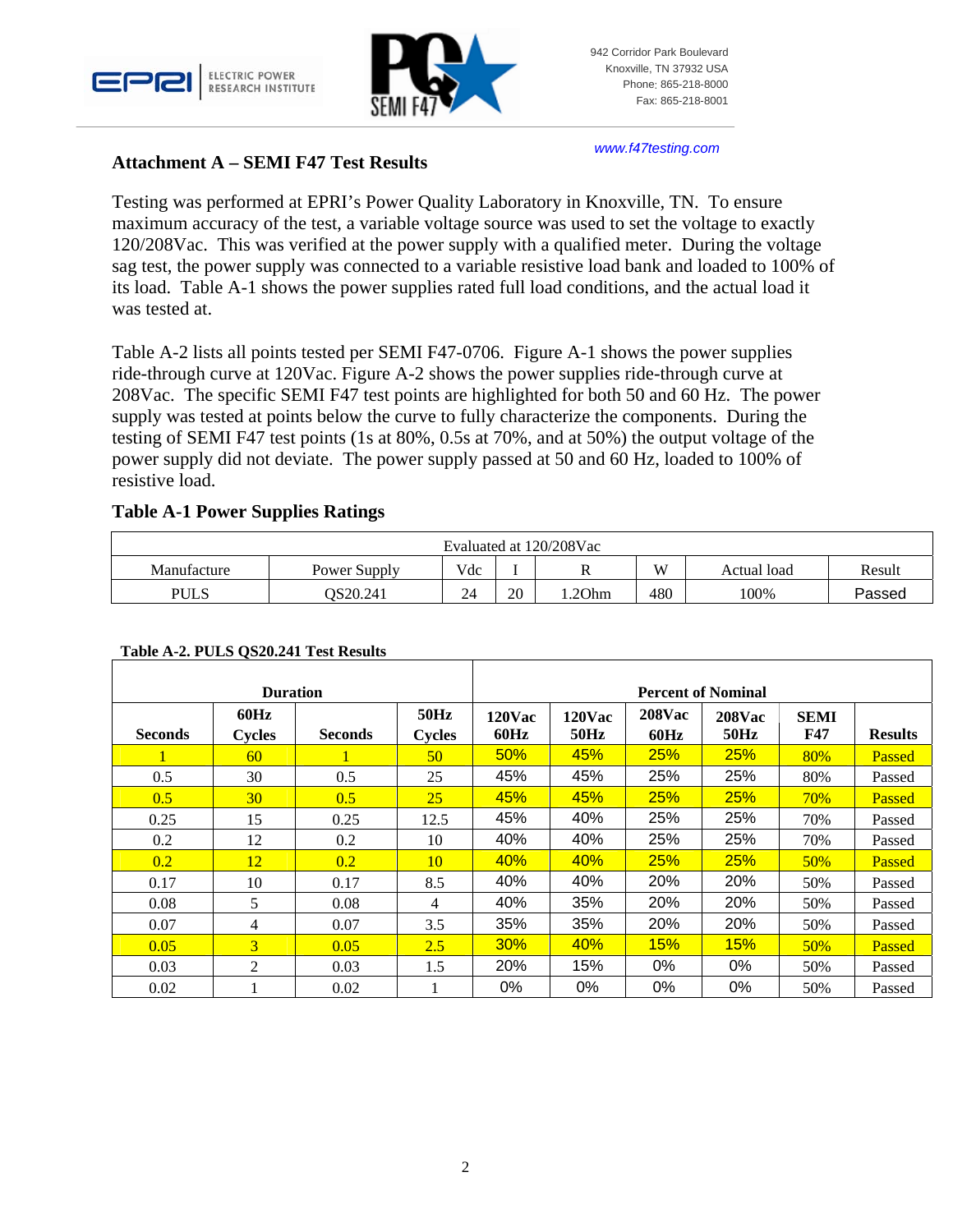



#### *www.f47testing.com*

**Figure A-1. PULS QS20.241 SEMI F47 Ride-Through Curve at 120Vac, 50 Hz and 60 Hz** 



**Figure A-2. PULS QS20.241 SEMI F47 Ride-Through Curve at 208Vac, 50Hz and 60 Hz** 

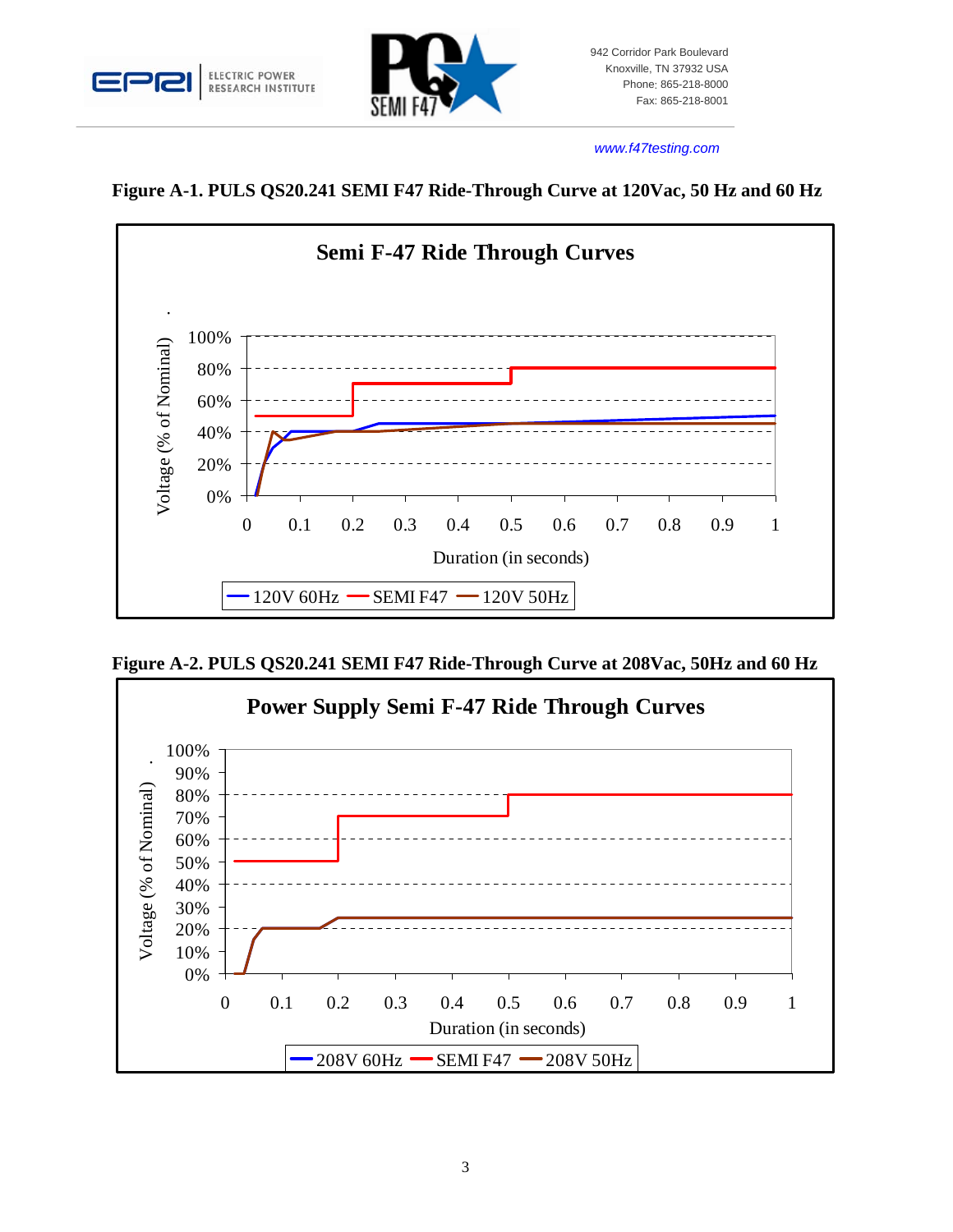



#### **Electrical Environment**

*www.f47testing.com*

Steady state measurements were taken prior to testing. Table A-3 lists measurements taken to characterize the electrical environment of the power supply during SEMI F47 compliance testing, at 50/60 Hz.

#### **Table A-3. Steady State Measurements for PULS QS20.241**

| <b>Measurement</b>       | <b>Test</b><br><b>Process</b> | <b>Test</b><br><b>Process</b><br><b>State</b><br>120V/50 | <b>Test</b><br><b>Process</b><br><b>State</b> | <b>Test</b><br><b>Process</b><br><b>State</b> |
|--------------------------|-------------------------------|----------------------------------------------------------|-----------------------------------------------|-----------------------------------------------|
| <b>Parameters</b>        | <b>State</b><br>120V/60Hz     | Hz                                                       | 208V/60Hz                                     | 208V/50Hz                                     |
| <b>Rated Voltage P-P</b> | 100-240                       | 100-240                                                  | 100-240                                       | 100-240                                       |
| Voltage (Va-b)           | 120.4                         | 120.6                                                    | 209                                           | 209                                           |
| Current (Ia)             | 4.12                          | 4.11                                                     | 2.42                                          | 2.43                                          |
| Power (Wa-n)             | 480                           | 480                                                      | 470                                           | 460                                           |
| Volt Amps (VA)           | 500                           | 500                                                      | 510                                           | 510                                           |
| Vthd (Phase A) $%$       | 2.6                           | 3.5                                                      | 3.2                                           | 3.4                                           |
| Ithd (Phase A) $\%$      | 19.8                          | 21.2                                                     | 33                                            | 33.3                                          |
| 11                       | 4.04                          | 4.02                                                     | 2.29                                          | 2.29                                          |
| <b>I3</b>                | 0.79                          | 0.83                                                     | 0.78                                          | 0.79                                          |
| <b>I5</b>                | 0.16                          | 0.15                                                     | 0.08                                          | 0.08                                          |
| <b>Power Factor</b>      | 0.97                          | 0.96                                                     | 0.92                                          | 0.91                                          |
| <b>Crest Factors</b>     | 1.6                           | 1.61                                                     | 1.82                                          | 1.83                                          |
| <b>Hertz</b>             | 60                            | 50                                                       | 60                                            | 50                                            |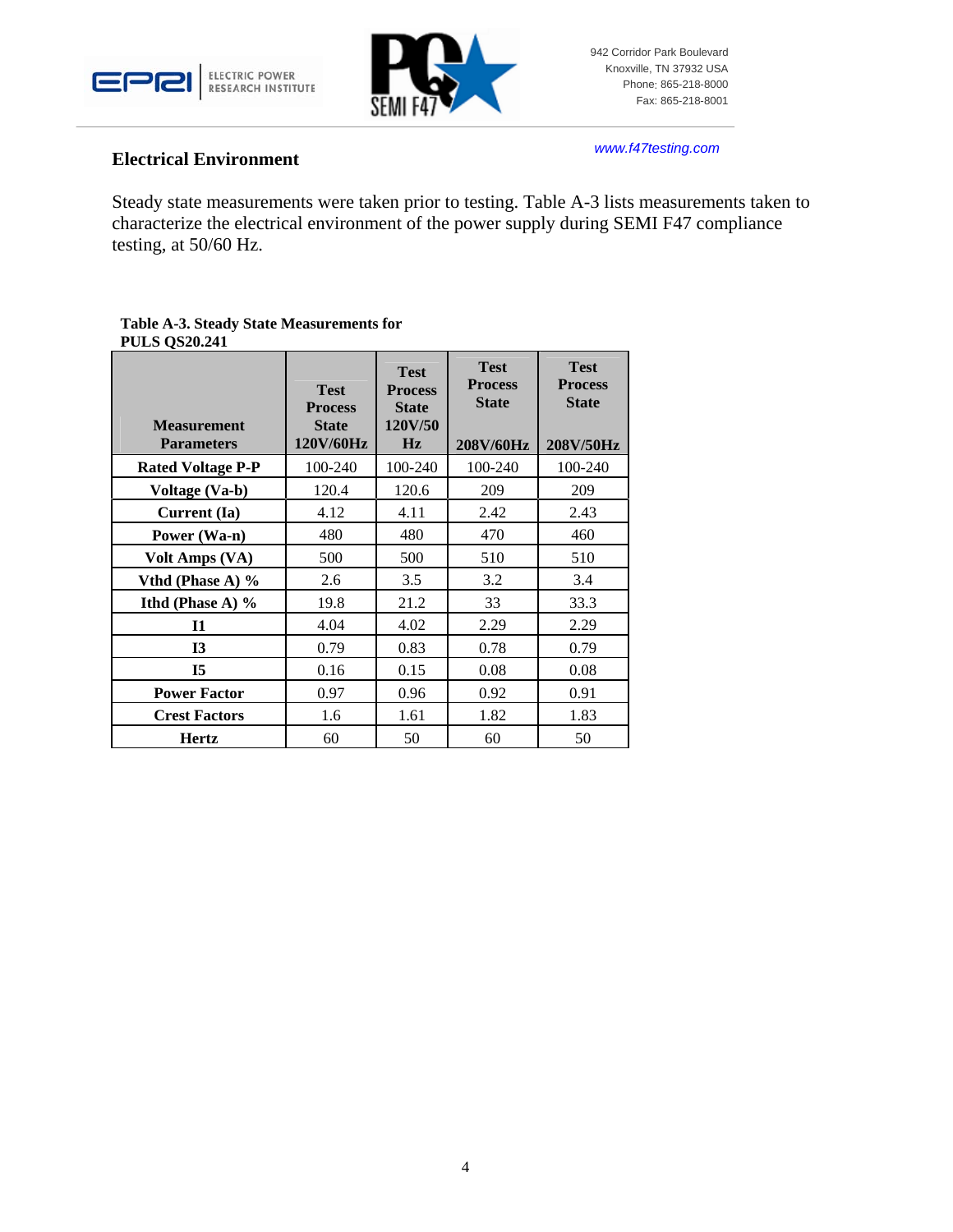



*www.f47testing.com*

#### **Attachment B - Test Configuration**

#### **Test Configuration**

The voltage sag generator was placed in series with the main power feed as shown in Figure B-1. The Main power feed for this test was an amplifier that was adjustable for voltage and frequency. This allowed a precise setting of 120/208Vac and 50/60 Hz. A photo of the setup is shown in Figure B-2.

# **Figure B-1 – Test Configuration and Setup**